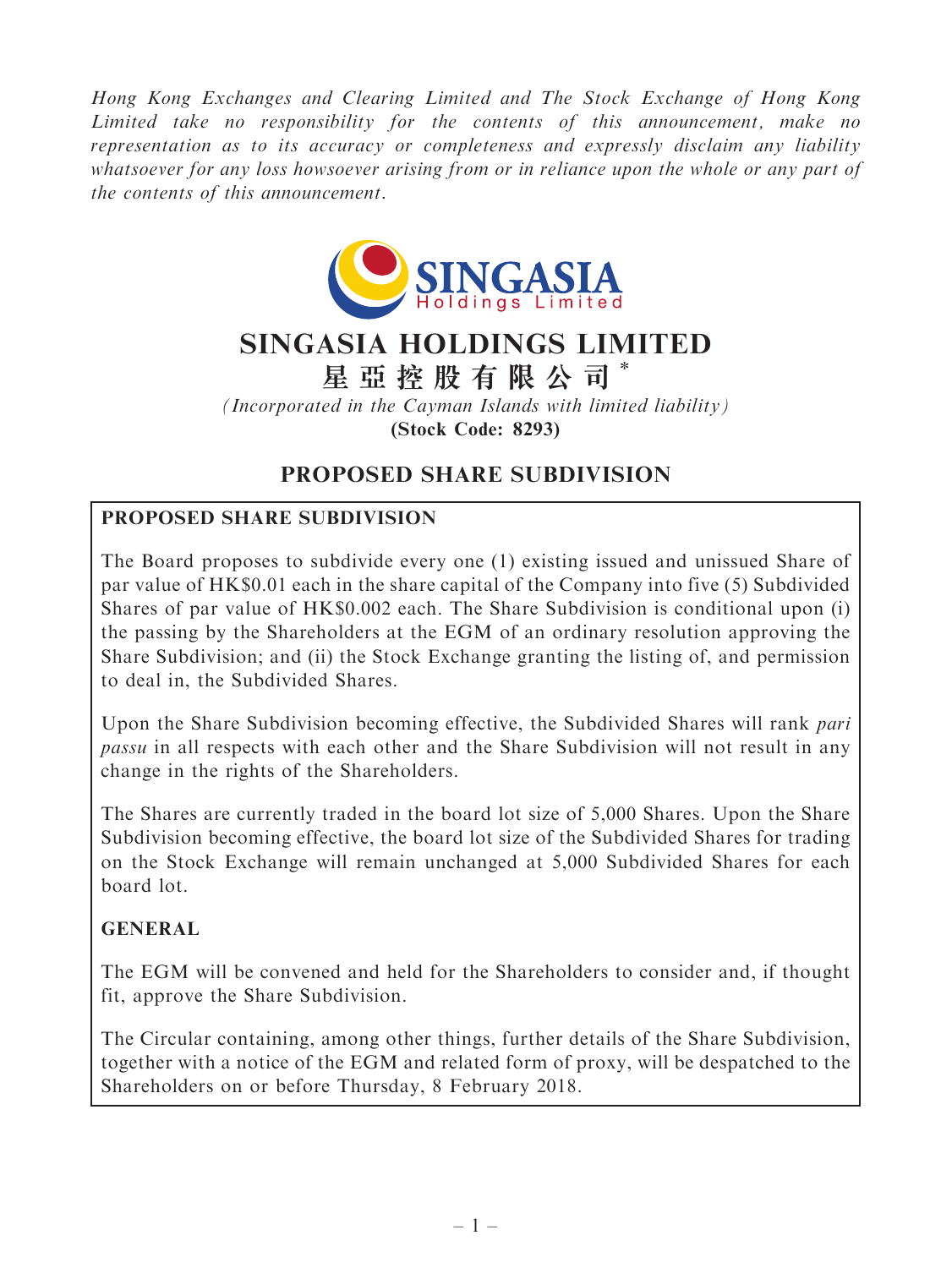# PROPOSED SHARE SUBDIVISION

The Board proposes to subdivide every one (1) existing issued and unissued Share of par value of HK\$0.01 each in the share capital of the Company into five (5) Subdivided Shares of par value of HK\$0.002 each.

#### Effect of the Share Subdivision

As at the date of this announcement, the authorised share capital of the Company is HK\$50,000,000 divided into 5,000,000,000 Shares of par value of HK\$0.01 each, of which 250,000,000 Shares have been issued and are fully paid or credited as fully paid.

Upon the Share Subdivision becoming effective, the authorised share capital of the Company will become HK\$50,000,000 divided into 25,000,000,000 Subdivided Shares of par value of HK\$0.002 each, of which 1,250,000,000 Subdivided Shares of par value of HK\$0.002 each will be in issue and fully paid or credited as fully paid, assuming that no further Shares will be issued or repurchased prior to the Share Subdivision becoming effective.

As at the date of this announcement, the Company does not have any derivatives, options, warrants and conversion rights or other similar rights which are convertible or exchangeable into Shares.

#### Conditions for the Share Subdivision

The Share Subdivision is conditional upon:

- (a) the passing by the Shareholders at the EGM of an ordinary resolution approving the Share Subdivision; and
- (b) the Stock Exchange granting the listing of, and permission to deal in, the Subdivided Shares.

An application will be made by the Company to the Stock Exchange for the listing of, and the permission to deal in, the Subdivided Shares.

#### Expected effective date of the Share Subdivision

Subject to the above conditions being fulfilled, the Share Subdivision is expected to become effective on Thursday, 8 March 2018.

Upon the Share Subdivision becoming effective, the Subdivided Shares will rank pari passu in all respects with each other and the Share Subdivision will not result in any change in the rights of the Shareholders.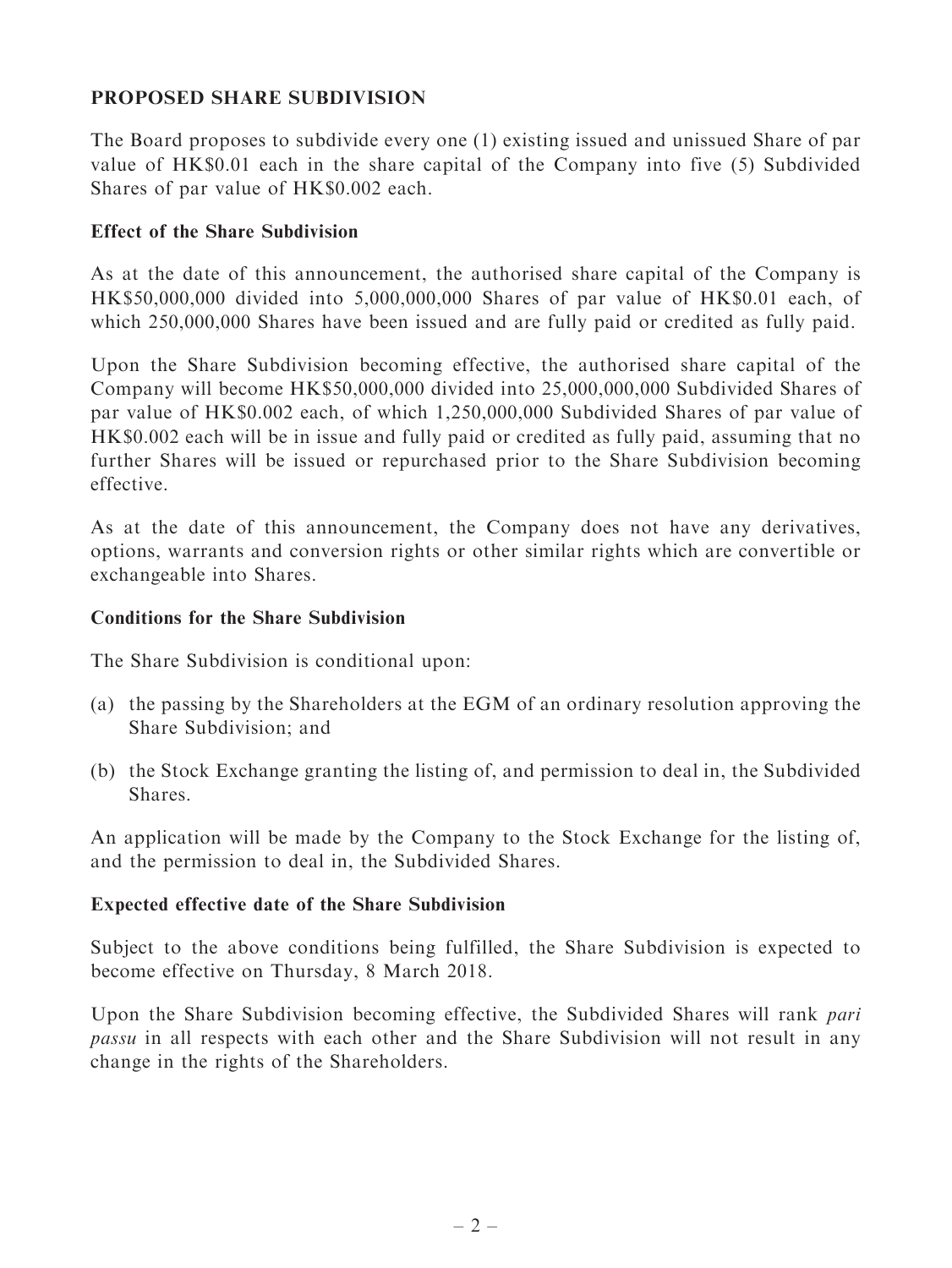#### Free exchange of share certificates

Upon the Share Subdivision becoming effective, the Shareholders can submit their existing share certificates for the existing Shares in yellow colour to the Company's branch share registrar and transfer office in Hong Kong, Union Registrars Limited, at Suites 3301–04, 33/F., Two Chinachem Exchange Square, 338 King's Road, North Point, Hong Kong, in exchange for new share certificates for the Subdivided Shares in red colour free of charge during the period from Thursday, 8 March 2018 to Wednesday, 18 April 2018 (both days inclusive) between 9: 00 a.m. and 4: 00 p.m. on any Business Day. After the expiry of such period, existing certificates for the Shares will be accepted for exchange only on payment of a fee of HK\$2.50 (or such higher amount as may from time to time be specified by the Stock Exchange) for each existing share certificate cancelled or new share certificate issued (whichever number of share certificates involved is higher).

Existing share certificate(s) for the Shares will continue to be good evidence of legal title and may be exchanged for new share certificate(s) for the Subdivided Shares at any time after 4: 00 p.m. on Monday, 16 April 2018, but will cease to be valid for delivery, trading and settlement purposes.

It is expected that the new share certificates will be available for collection within a period of ten (10) Business Days after the submission of the existing share certificates to the Company's branch share registrar and transfer office in Hong Kong for exchange.

# BOARD LOT SIZE

The Shares are currently traded in the board lot size of 5,000 Shares. Upon the Share Subdivision becoming effective, the board lot size of the Subdivided Shares for trading on the Stock Exchange will remain unchanged at 5,000 Subdivided Shares for each board lot.

Based on the closing price of HK\$20 per Share (equivalent to HK\$4 per Subdivided Share) as at the date of this announcement, the value of each board lot of 5,000 Subdivided Shares, assuming the Share Subdivision had already become effective, would be HK\$20,000.

# ARRANGEMENT OF ODD LOT TRADING

It is expected that the Share Subdivision will not result in any odd lot of the Subdivided Shares other than those already exist, and therefore no odd lot arrangement for matching the sales and purchases of odd lots will be made.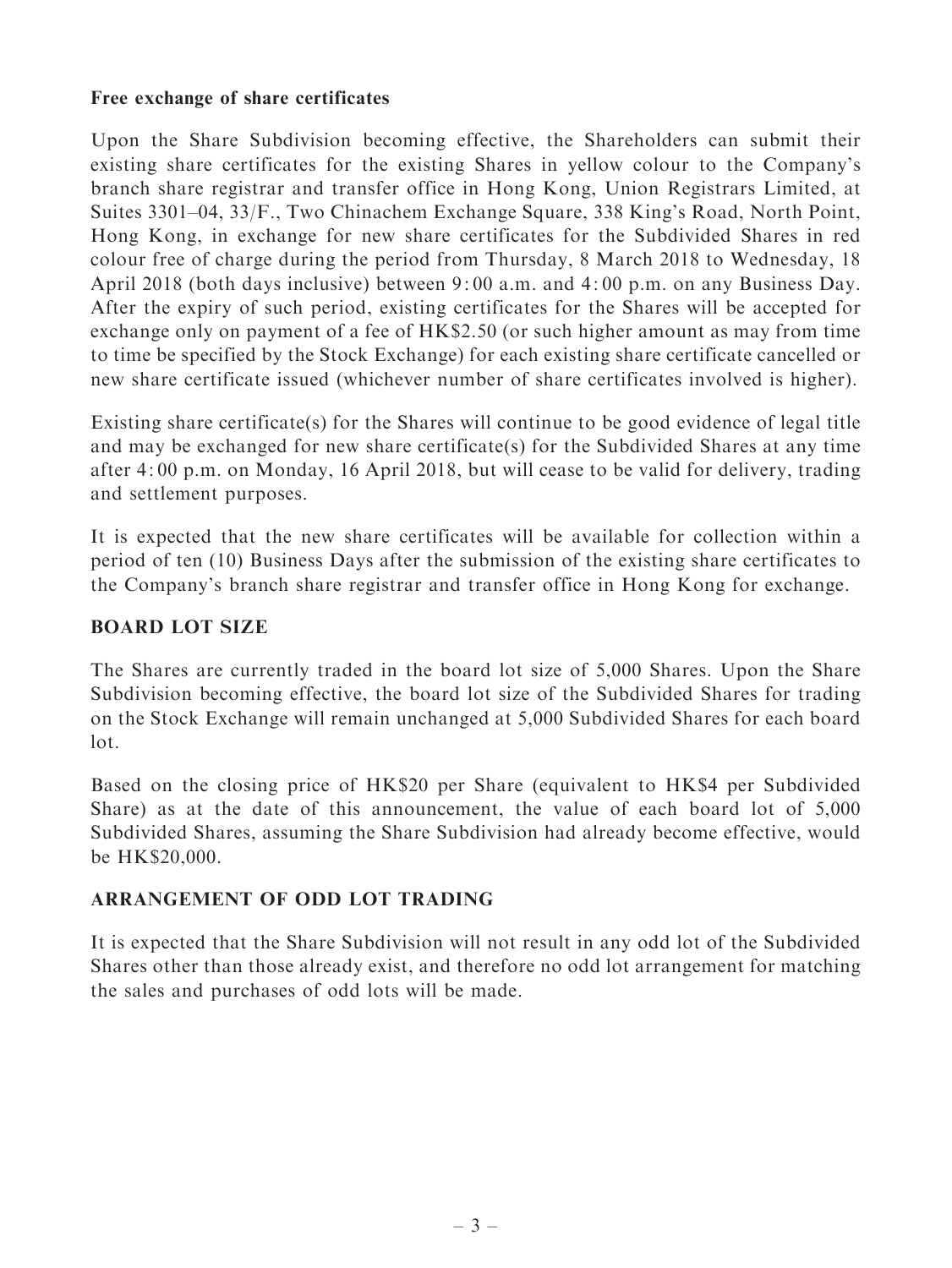# REASONS FOR THE PROPOSED SHARE SUBDIVISION

The proposed Share Subdivision will decrease the par value of each Share and will increase the total number of Shares in issue. The Share Subdivision will result in downward adjustment to the trading price of the Shares. The Board is of the view that the Share Subdivision will improve the liquidity in trading of the Subdivided Shares due to the lower trading price of the Subdivided Shares, thereby enabling the Company to attract more investors and broaden the Shareholders' base.

Save for the expenses to be incurred by the Company in relation to the Share Subdivision, the implementation of the Share Subdivision will not, by itself, alter the underlying assets, business operations, management or the financial position of the Company or the proportionate interests of the Shareholders.

As at the date of this announcement, the Directors confirm that there is no agreement, arrangement, understanding, intention, negotiation (concluded or otherwise) on any potential fund-raising activities in the next twelve months, subject to potential business expansion and/or potential mergers and acquisitions that may require fund-raising activities. The Directors further confirm that there is no intention to carry out other corporate action in the next twelve months which may have an effect of undermine or negate the intended purpose of the Share Subdivision.

In view of the foregoing, the Board (including the independent non-executive Directors) considers that the Share Subdivision is justifiable and is in the interest of the Company and the Shareholders as a whole.

#### EXPECTED TIMETABLE

The expected timetable for the implementation of the Share Subdivision is set out below:

| Despatch of Circular (including the notice of EGM) and                |
|-----------------------------------------------------------------------|
|                                                                       |
| 8 February 2018                                                       |
| Latest time for lodging form of proxy for the EGM2:00 p.m. on Monday, |
| 5 March 2018                                                          |
|                                                                       |
| 7 March 2018                                                          |
| Publication of the announcement of the results                        |
|                                                                       |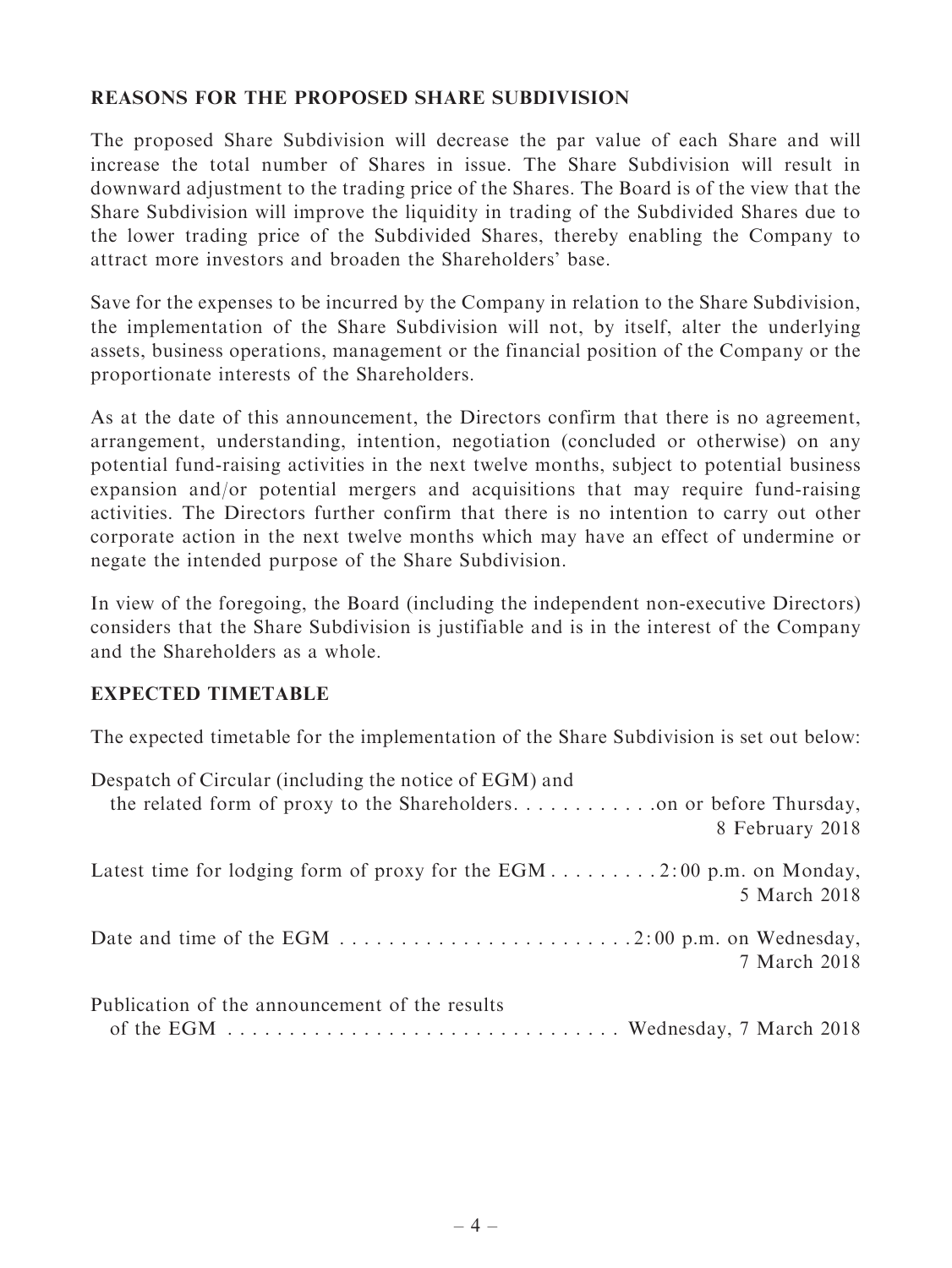The following events are conditional upon the fulfilment of the conditions for the implementation of the Share Subdivision as set out in the section headed ''Conditions of the Share Subdivision'' above. Effective date of the Share Subdivision . . . . . . . . . . . . . . . . .Thursday, 8 March 2018 First day of free exchange of the existing share certificates in yellow colour for the new share certificates for the Subdivided Shares in red colour . . . . . . . . . . . . . . . . . . . . . . . . . . . . . . . . . .Thursday, 8 March 2018 Dealing in Subdivided Shares commences . . . . . . . . . . . . . . 9:00 a.m. on Thursday, 8 March 2018 Original counter for trading in Shares in board lots of 5,000 Shares temporarily closes . . . . . . . . . . . . . . . . . . . . . 9: 00 a.m. on Thursday, 8 March 2018 Temporary counter for trading in Subdivided Shares in board lot size of 25,000 Subdivided Shares (in the form of existing share certificates in yellow colour) opens . . . . . . . . . . . . . . . . . . . . . . . . . . . . 9: 00 a.m. on Thursday, 8 March 2018 Original counter for trading in Subdivided Shares in board lots of 5,000 Subdivided Shares (in the form of new share certificates for the Subdivided Shares in red colour) reopens . . . . . . . . . . . . . . . . . . . . . . . . . . . . . 9: 00 a.m. on Thursday, 22 March 2018 Parallel trading in the Shares and Subdivided Shares (in the form of existing share certificates in yellow colour and new share certificates in red colour) commences . . . . . . 9: 00 a.m. on Thursday, 22 March 2018 Temporary counter for trading in Subdivided Shares in board lot size of 25,000 Shares (in the form of existing share certificates in yellow colour) closes . . . . . . . . . . . . . . . 4:00 p.m. on Monday, 16 April 2018 Parallel trading in the Shares and Subdivided Shares (in the form of existing share certificates in yellow colour and new share certificates in red colour) ends . . . . . . . . . . . . 4: 00 p.m. on Monday, 16 April 2018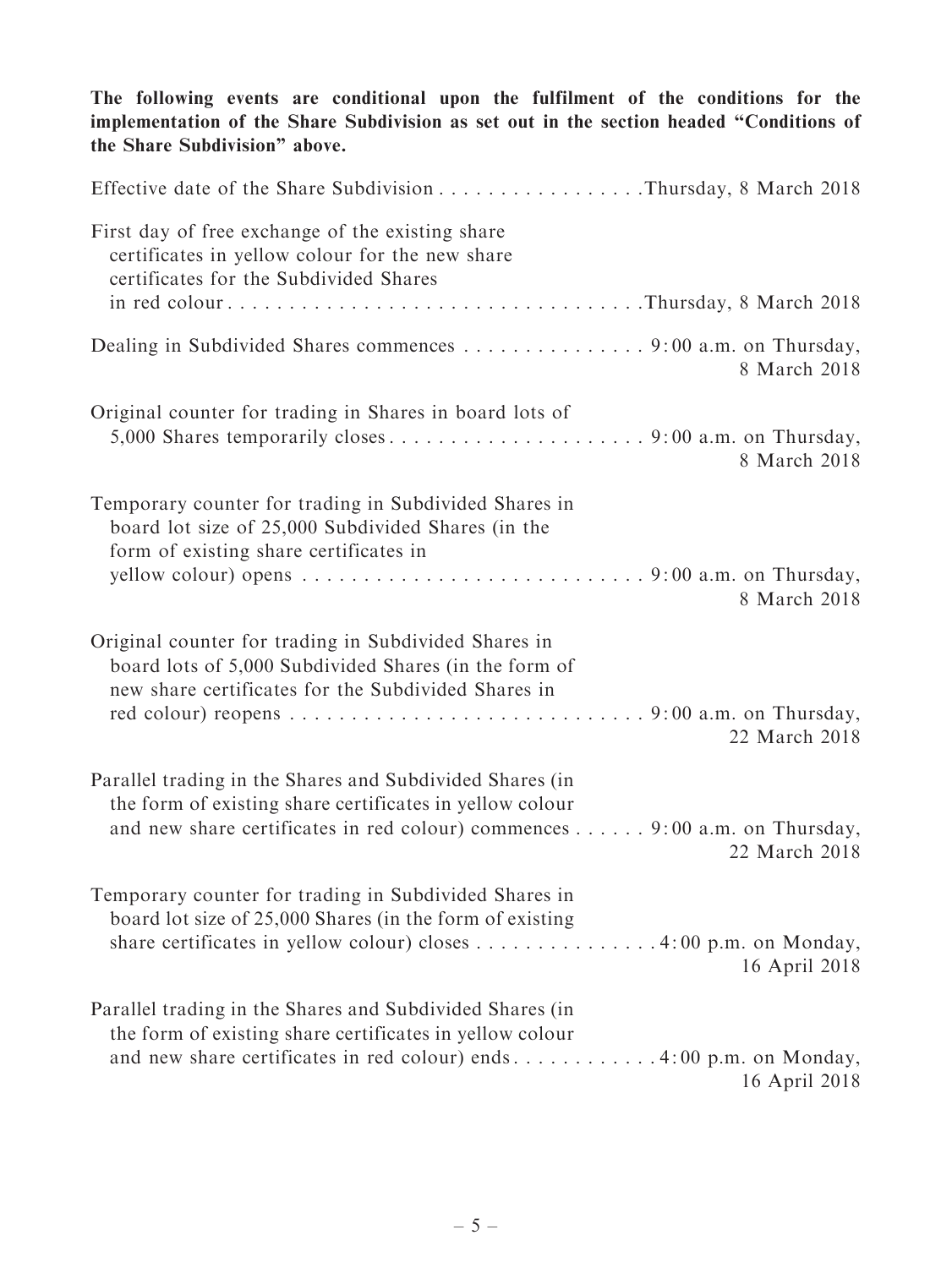Free exchange of the existing share certificate in yellow colour for the new share certificates for the Subdivided Shares in red colour ends. . . . . . . . . . . . . . 4:00 p.m. on Wednesday, 18 April 2018

All dates and times stated in this announcement refer to Hong Kong dates and times. Dates stated in this announcement for events in the timetable are indicative only and may be extended or varied. Any changes to the anticipated expected timetable for the Share Subdivision will be announced as and when appropriate.

## GENERAL

The EGM will be convened and held for the Shareholders to consider and, if thought fit, approve the Share Subdivision.

The Circular containing, among other things, further details of the Share Subdivision, together with a notice of the EGM and related form of proxy, will be despatched to the Shareholders on or before Thursday, 8 February 2018.

To the best knowledge, belief and information of the Directors having made all reasonable enquiries, no Shareholder is required under the GEM Listing Rules to abstain from voting on the resolution regarding the Share Subdivision at the EGM.

## **DEFINITIONS**

In this announcement, unless the context otherwise requires, the following words and expressions shall have the following meanings when used herein:

| "Board"        | the board of Directors                                                                                                                                                                                           |
|----------------|------------------------------------------------------------------------------------------------------------------------------------------------------------------------------------------------------------------|
| "Business Day" | a day (other than a Saturday, Sunday or public holiday) on<br>which licensed banks in Hong Kong are generally open for<br>business throughout their normal business hours                                        |
| "Circular"     | the circular containing, among other things, further details of<br>the Share Subdivision, together with the notice of the EGM, to<br>be despatched to the Shareholders on or before Thursday, 8<br>February 2018 |
| "Company"      | SingAsia Holdings Limited, a company incorporated in the<br>Cayman Islands with limited liability whose issued Shares are<br>listed the Growth Enterprise Market of the Stock Exchange                           |
| "Director(s)"  | the director(s) of the Company from time to time                                                                                                                                                                 |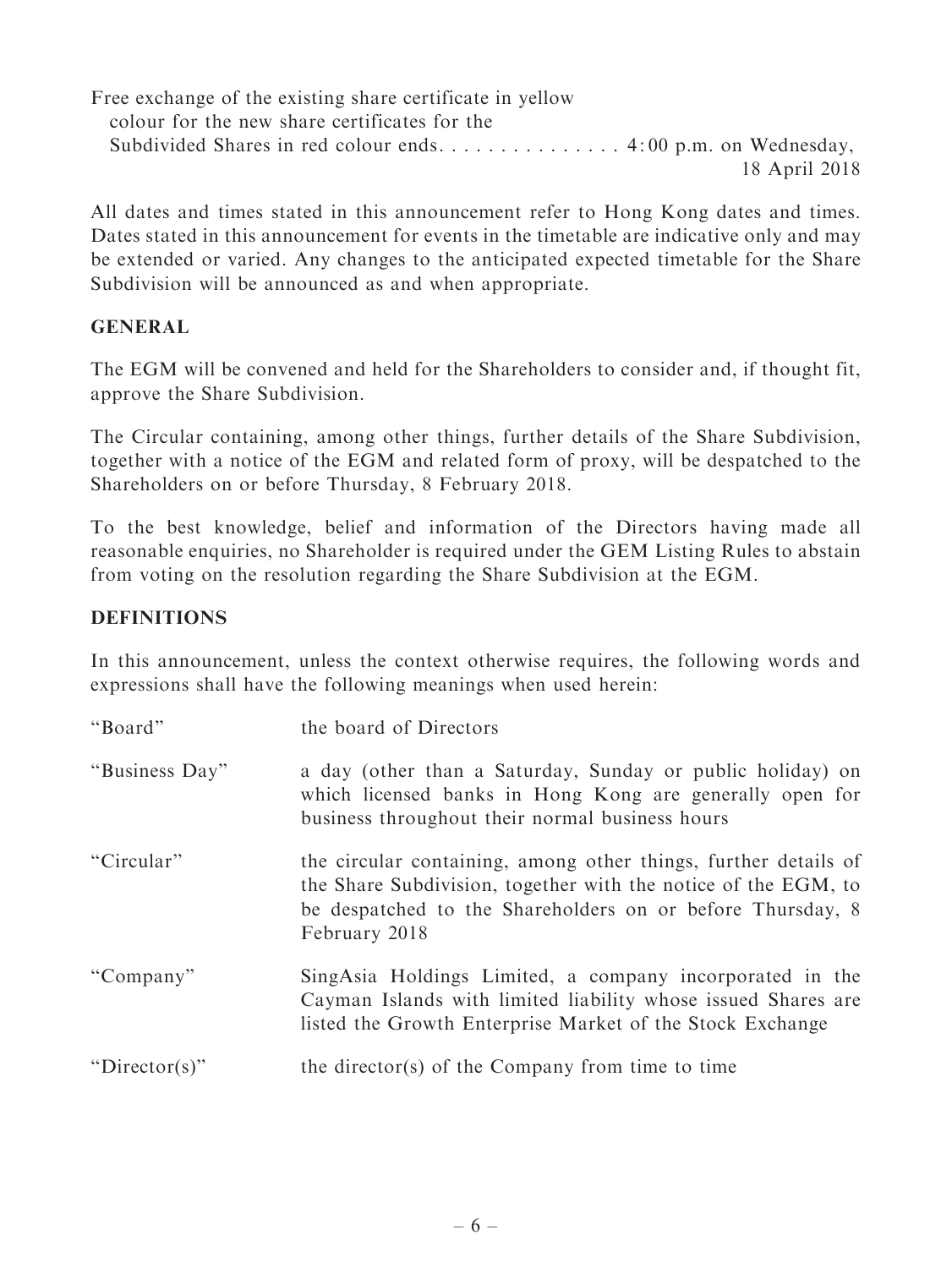| "EGM"                           | the extraordinary general meeting of the Company to be<br>convened and held for approving, among other things, the<br>Share Subdivision              |
|---------------------------------|------------------------------------------------------------------------------------------------------------------------------------------------------|
| "GEM Listing Rules"             | the Rules Governing the Listing of Securities on the Growth<br>Enterprise Market of the Stock Exchange of Hong Kong Limited                          |
| "Group"                         | the Company and its subsidiaries                                                                                                                     |
| "Hong Kong"                     | the Hong Kong Special Administrative Region of the People's<br>Republic of China                                                                     |
| "Share(s)"                      | ordinary share(s) of HK\$0.01 each in the share capital of the<br>Company prior to the Share Subdivision becoming effective                          |
| "Shareholder(s)"                | holder(s) of the issued Share(s) or the issued Subdivided Shares,<br>as the case may be                                                              |
| "Share Subdivision"             | the proposed subdivision of every one (1) existing issued and<br>unissued Share into five (5) Subdivided Shares as described in<br>this announcement |
| "Stock Exchange"                | The Stock Exchange of Hong Kong Limited                                                                                                              |
| "Subdivided<br>Share $(s)$ "    | ordinary share(s) of HK\$0.002 each in the share capital of the<br>Company upon the Share Subdivision becoming effective                             |
| $\lq\lq 0$ , $\lq\lq 0$ , $\lq$ | per cent                                                                                                                                             |
| "HK\$"                          | Hong Kong dollars, the lawful currency of Hong Kong                                                                                                  |
|                                 | By order of the Board<br><b>SingAsia Holdings Limited</b><br><b>Sim Hak Chor</b><br>Chairman                                                         |

Hong Kong, 29 January 2018